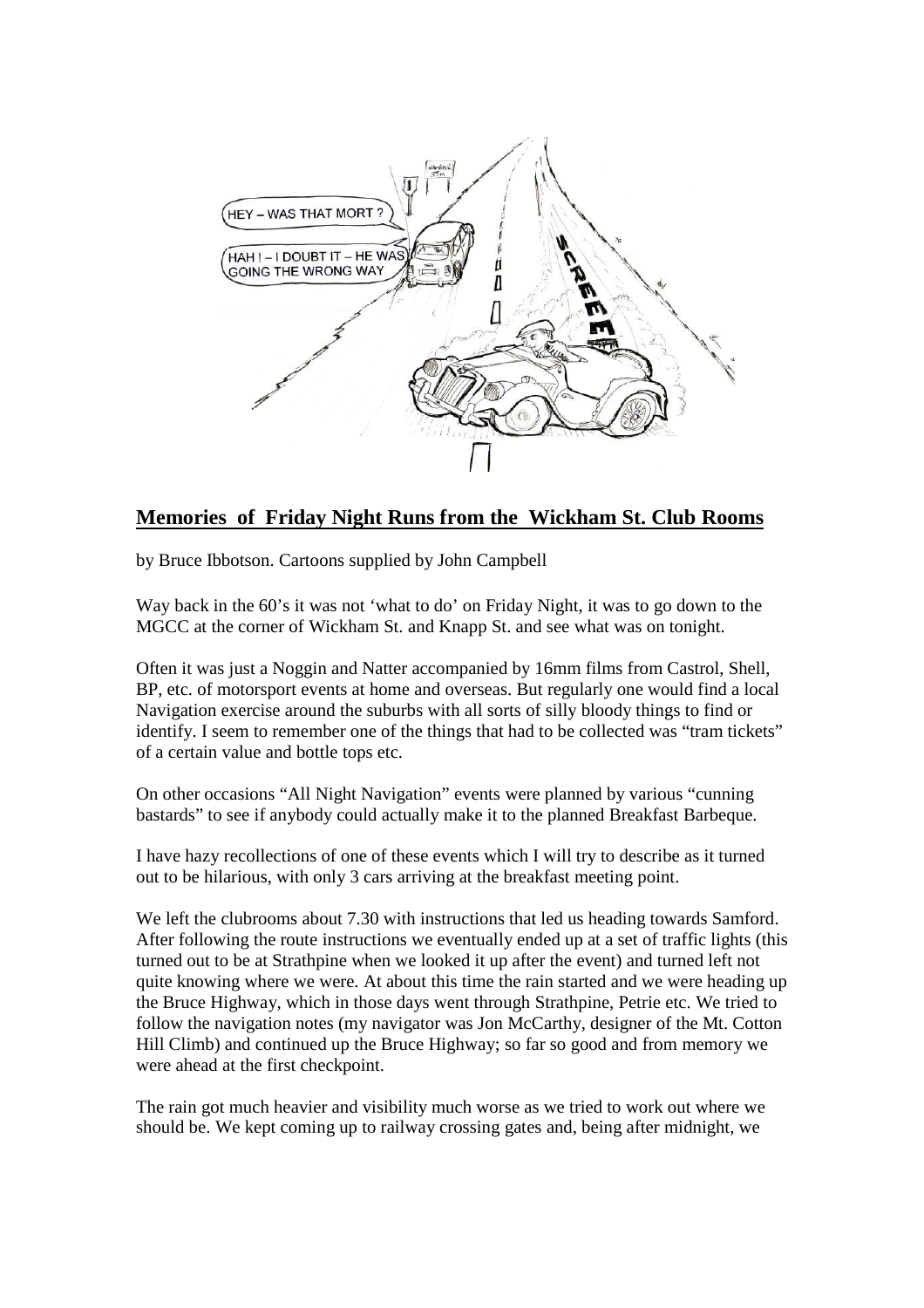found them closed. We assumed that our President (Geoff Hawley) when working out this run had done it in daylight and this was why all the crossings were closed. We drove a huge number of miles back and forth up and down the Highway trying to find a way over the rail line.



At one stage while we were going north a TF driven by Mort Shearer approached us heading south with no lights; he thought we were lost and that he knew where he was going and didn't expect us to see him (this was on the Bruce Hwy.) Later we observed Mort executing a very good Hand Brake turn (again in the middle of the Hwy) and then following us. We came across Will Charlton somewhere further up the road around Nambour from memory when we were refuelling at a BP station after covering about 200 miles.

We soldiered on for some time until we realised we were way off the track and decided to call it an early morning and go home which we reached after covering at least 300 miles.

The instructions included a small brown envelope with emergency instructions (as a last resort); if opened this excluded the participants from the result. Some "much smarter than us" entrants discovered that if the same small brown envelope was held if front of high beam headlights the destination could be read.

Geoff and Kay Hawley were all set up at the "Spit" at Somerset Dam with a Barbeque Breakfast all ready to go, waiting for the horde to arrive and waiting and waiting. Apparently three cars turned up for breakfast. (Nobody admitted to reading the